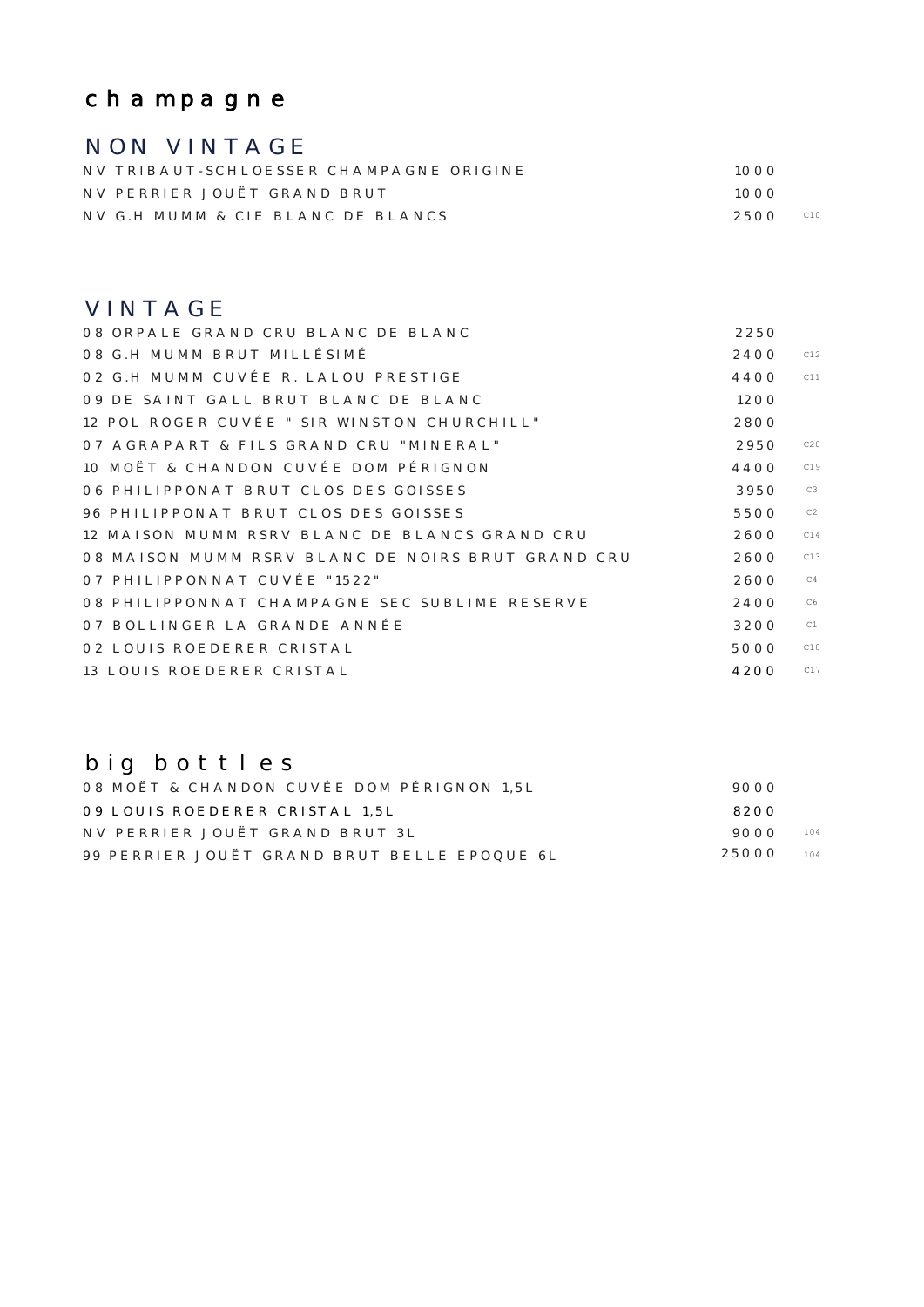# Sparkling & Rosé

## SPARKLING

| NV LE CONTESSE PROSECCO TREVISO BRUT | 650 |
|--------------------------------------|-----|
| VENETO, ITA                          |     |
| NV CODORNIU ECOLÓGICA BRUT           | 650 |
| CATALONIA, SPA                       |     |
|                                      |     |

## ROSÉ

| 17 GASSIER CÔTES DE PROVENCE MIRADOU ROSÉ | 500 |
|-------------------------------------------|-----|
| PROVENCE, FRA                             |     |
| 17 CHÂTFAU GASSIER CÔTES SAINTE-VICTOIRE  | റററ |
| PROVENCE, FRA                             |     |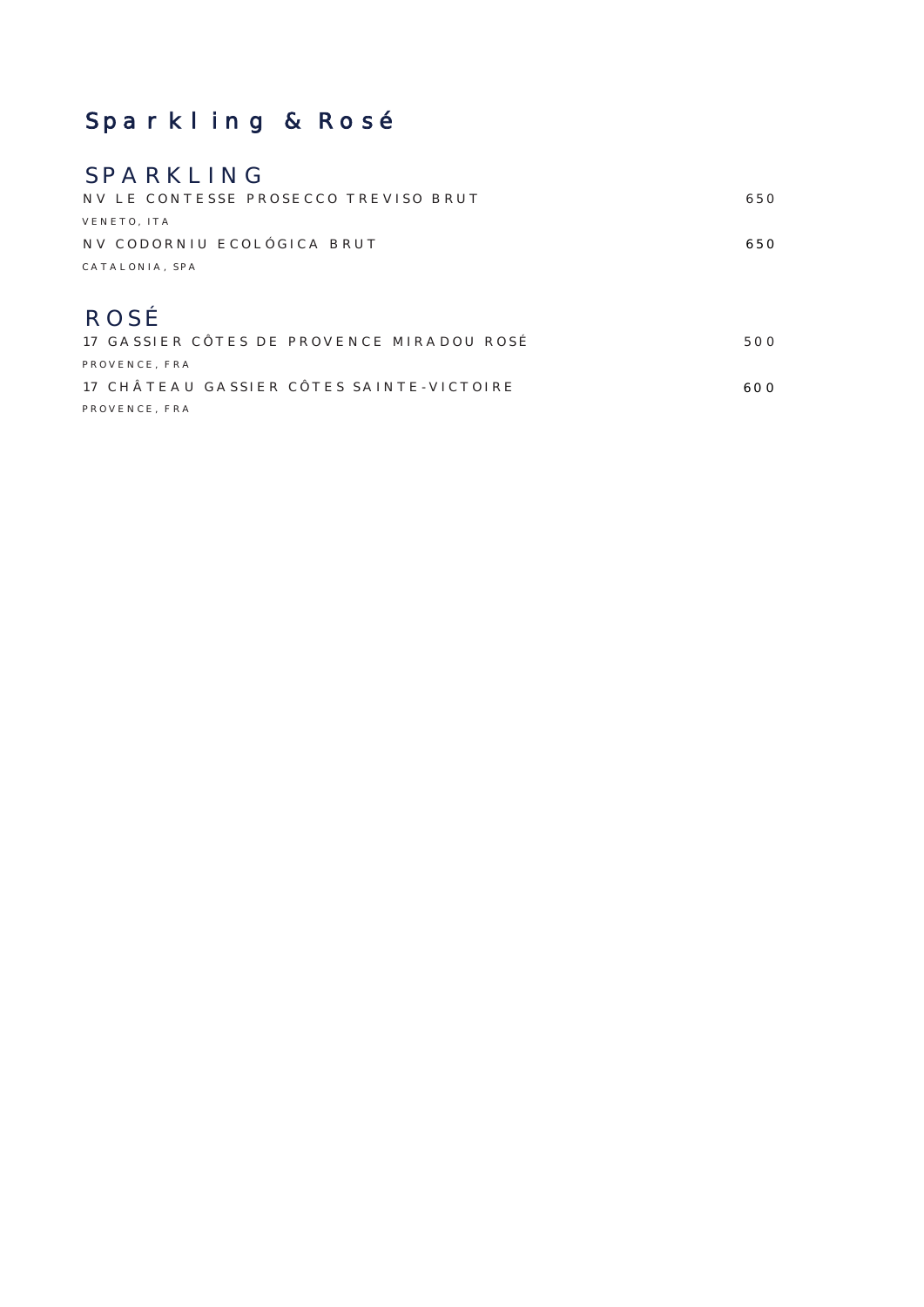#### white wine france burgundy

| 19 DOM. LAROCHE CHABLIS                                                  | 850         |                |
|--------------------------------------------------------------------------|-------------|----------------|
| "SAINT MARTIN"                                                           |             |                |
| 19 DOM. LOUIS MOREAU CHABLIS 1ER CRU<br>"LES FOURNEAUX"                  | <b>950</b>  |                |
| 17 DOM. HENRI BOILLOT MEURSAULT                                          | 1900        | 10             |
| 17CHÂTEAU GÉNOT-BOULANGERPULIGNY-MONTRACHET 1ER CRU<br>"LAGARENNE"       | 1300        | 5              |
| 16 HUBERT LAMY SAINT-AUBIN<br>"LA PRINCÉE"                               | <b>1100</b> | $10$           |
| 10 JOSEPH DROUHIN BEAUNE 1ER CRU<br>"CLOS DES MOUCHES"                   | 2500        | 13             |
| 13 JOSEPH DROUHIN CHASSAGNE-MONTRACHET 1ER CRU<br>"MORGEOT"              | 2800        | 11             |
| 17 DOM. FONTAINE-GAGNARD CHASSAGNE - MONTRACHET<br>"LES MALTROIE"        | 1300        | 15             |
| 17 DOM. FONTAINE-GAGNARD CHASSAGNE - MONTRACHET<br>"LES VERGES"          | 1300        | 9              |
| 17 MAISON JESSIAUME BOURGOGNE                                            | 900         | 16             |
| 18 MAISON CHAMPY BOURGOGNE SIGNATURE CHARDONNAY                          | 1000        |                |
| 16 LES HERITIERS DE COMTE DE LAFON, POUILLY- FUISSE                      | 85O         | $\overline{4}$ |
| 17 LES HERITIERS DE COMTE DE LAFON, SAINT VÉRAN                          | 78O         | 38             |
| 18 DOM RAVENEAU CHABLIS 1:ER CRU<br>"BUTTEAUX"                           | 2800        | 10             |
| 18 LES HÉRITIERS DU COMTE LAFON SAINT-VÉRAN                              | 77O         | 5              |
| 18 LES HÉRITIERS DUCOMTELA FONMÂ CONMILLYLA MA RTINE<br>"CLOSDUFOUR"     | 750         | 45             |
| 18 LES HÉRITIERS DU COMTE LAFON MÂCON- CHARDONNAY<br>"CLOS DE CROCHETTE" | 720         | 46             |
| 18 LES HÉRITIERS DU COMTE LAFON MÃCON-UCHIZY<br>"LES MARANGES"           | 720         | 44             |
| 18 DOM ROULOT MEURSAULT<br>"CLOS DES BOUCHÈRES"                          | 3500        | 11             |
| 17 DOM ROULOT MEURSAULT                                                  | 3400        | 8              |
| "CLOS DES BOUCHÉRES"<br>17 BENJAMIN LEROUX MEURSAULT<br>"VIREULS"        | 1300        | 16             |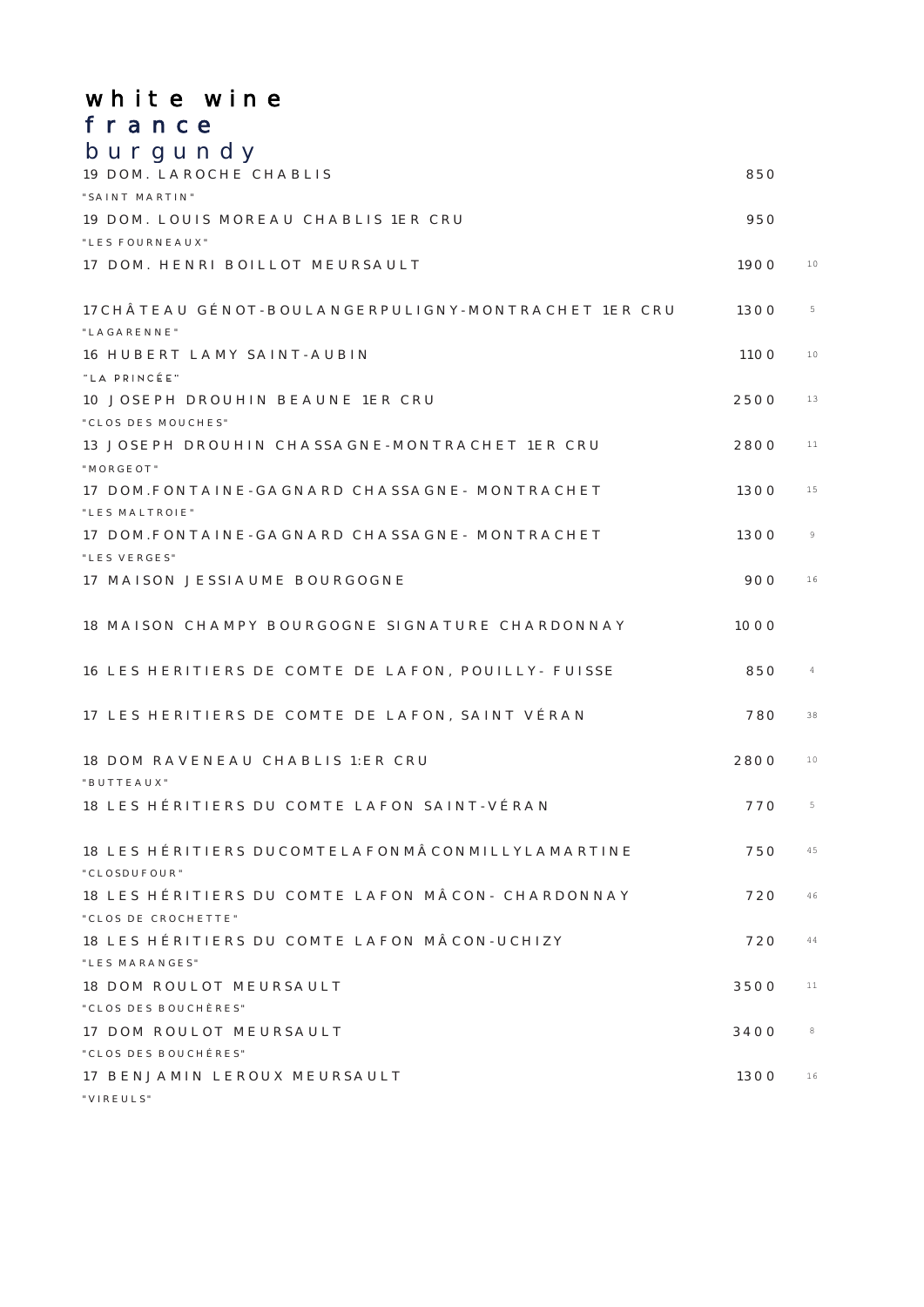| 18 JEAN-MARC BROCARD BOURGOGNE BLANC JURASSIQUE                    | 600         | 2      |
|--------------------------------------------------------------------|-------------|--------|
| 20 JEAN-MARC BROCARD PETIT CHABLIS DOMAINE SAINTE CLAIRE           | 650         | 47     |
| 19 JEAN-MARC BROCARD CHABLIS DOMAINE SAINTE CLAIRE VV EKC          | 67Q         | 9      |
| 19 JEAN-MARC BROCARD CHABLIR IER CRU MONTMAINS                     | 850         | 46     |
| 19 JEAN-MARC BROCARD CHABLIS IER CRU VAU DE VEY                    | 85O         | 14     |
| 19 JEAN-MARC BROCARD CHABLIS IER CRU COTE DE LECHET                | 850         | 15     |
| 19 JULIEN BROCARD GRAND CRU LES PREUSES                            | 1700        | 45     |
| 19 JEAN-JACQUES VINCENT CHÂTEAU FUISSÉ BOURGOGNE BLANC             | 700         | 103    |
| 18 JEAN-JACQUES VINCENT CHÂTEAU FUISSÉ TÊTE DE CUVÉE               | 800         | 18     |
| 18 OLIVER LEFLAIVE MEURSAULT                                       | 185O        | H 200  |
| 19 OLIVER LEFLAIVE SAINT-AUBIN 1ER CRU                             | 14OO        | H 201  |
| "CHATENIERÉ"<br>19 OLIVER LEFLAIVE PULIGNY-MONTRACHETT ENSEIGNÉRES | 2100        | 39     |
| 17 OLIVER LEFLAIVE SAINT-ROMAIN                                    | 1000        | H 202  |
| 19 CHAGNOLEAU SAINT-VÉRAN PRÉLUDE                                  | 850         | H 207  |
| 19 BUISSON-CHARLES MEURSAULT<br>"VIGNE DE 1945"                    | <b>1400</b> | H 206  |
| 19 BUISSON-CHARLES MEURSAULT TESSON                                | 1600        | H 205  |
| 19 BUISSON-CHARLES MEURSAULT 1ER CRU<br>"BOUCHES-CHÉRES"           | 1900        | H 206  |
| 19 BUISSON-CHARLES MEURSALUT 1ER CRU                               | 1900        | 44     |
| "LA GOUTTE D'OR"<br>19 BUISSON-CHARLES MEURSALUT 1ER CRU           | 1900        | H 204  |
| "CHARMES"<br>19 E&E VOCORET CHABLIS                                | 800         | H 208  |
| "BAS DE CHAPELOT"<br>18 E&E VOCORET CHABLIS                        | 800         | H 210  |
| "BOUCHERAN"<br>19 E&E VOCORET CHABLIS                              | 800         | 101    |
| "BOUCHERAN"<br>19 E&E VOCORET CHABLIS                              | 800         | 42, 43 |
| "LES PARGUES"<br>20 CHRISTOPE ET FILS CHABLIS                      | 650         | 102    |
| 19 CHRISTOPE ET FILS CHABLIS<br>"MONT DE MILIEU"                   | 95O         | 11,12  |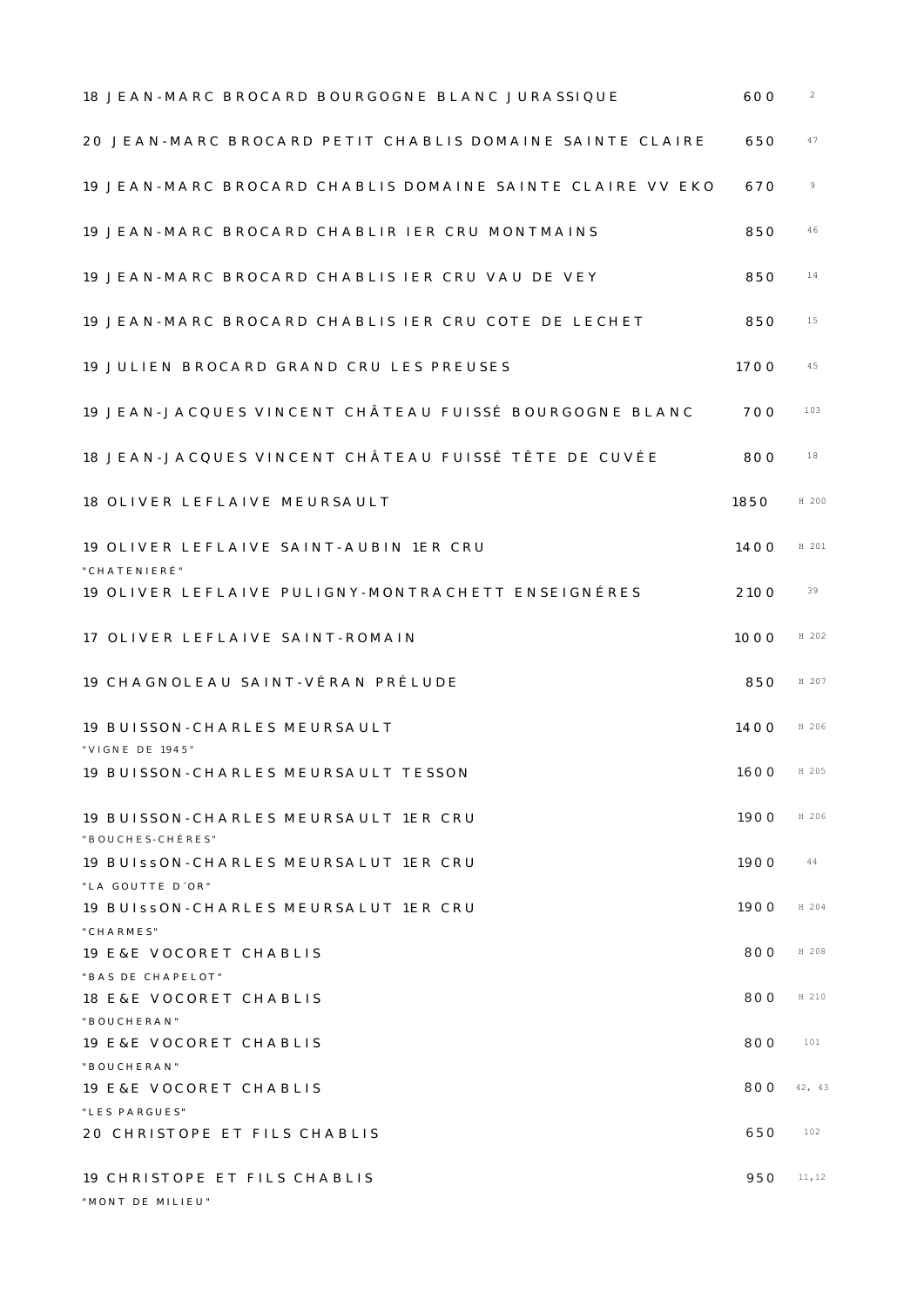| 19 CHRISTOPE ET FILS CHABLIS          | 950  | 5,6   |
|---------------------------------------|------|-------|
| "FOURCHAUME"                          |      |       |
| 18 CHRISTOPE ET FILS CHABLIS          | 950  | 22,23 |
| "FOURCHAUME"                          |      |       |
| 20 CHRISTOPE ET FILS CHABLIS          | 1050 | 17,18 |
| "MONTEÉ DE TONNERRE"                  |      |       |
| 19 GENOT-BOULANGER PULIGNY            | 1250 | 20    |
| "LES LEVRONS"                         |      |       |
| 19 GENOT-BOULANGER PULIGNY 1ER CRU    | 1800 | 30    |
| "LA GARENNE"                          |      |       |
| 19 GENOT-BOULANGER PULIGNY 1ER CRU    | 1800 | 26    |
| "FOLATIÉRES"                          |      |       |
| 19 GENOT-BOULANGER PULLGNY-MONTRACHET | 1350 | 35    |
| "NOSROYES"                            |      |       |
| 19 GENOT-BOULANGER MEURSAULT 1ER CRU  | 1600 | 28    |
| "BOUCHÉRES"                           |      |       |
| 19 GENOT-BOULANGER MEURSAULT 1ER CRU  | 1250 | 32    |
| "CLOS DU CROMIN"                      |      |       |

#### BORDEAUX

| O6 CHÂTEAU LAVILLE HAUT-BRION  | 7500 | 19 |
|--------------------------------|------|----|
| PFSSAC-LÉOGNAN                 |      |    |
| 11 CHÂTEAUX SMITH HAUT LAFITTE | 3750 | 19 |
| PESSAC-LÉOGNAN                 |      |    |
| 14 LES HAUTS DE SMITH BLANC    | 1200 | 44 |
| PESSAC-LÉOGNAN                 |      |    |

### RHÔNE

18 CLOS DE L'ORATOIRE DES PAPES CHÂTEAUNEUF-DU-PAPE BLANC 1450 1, 2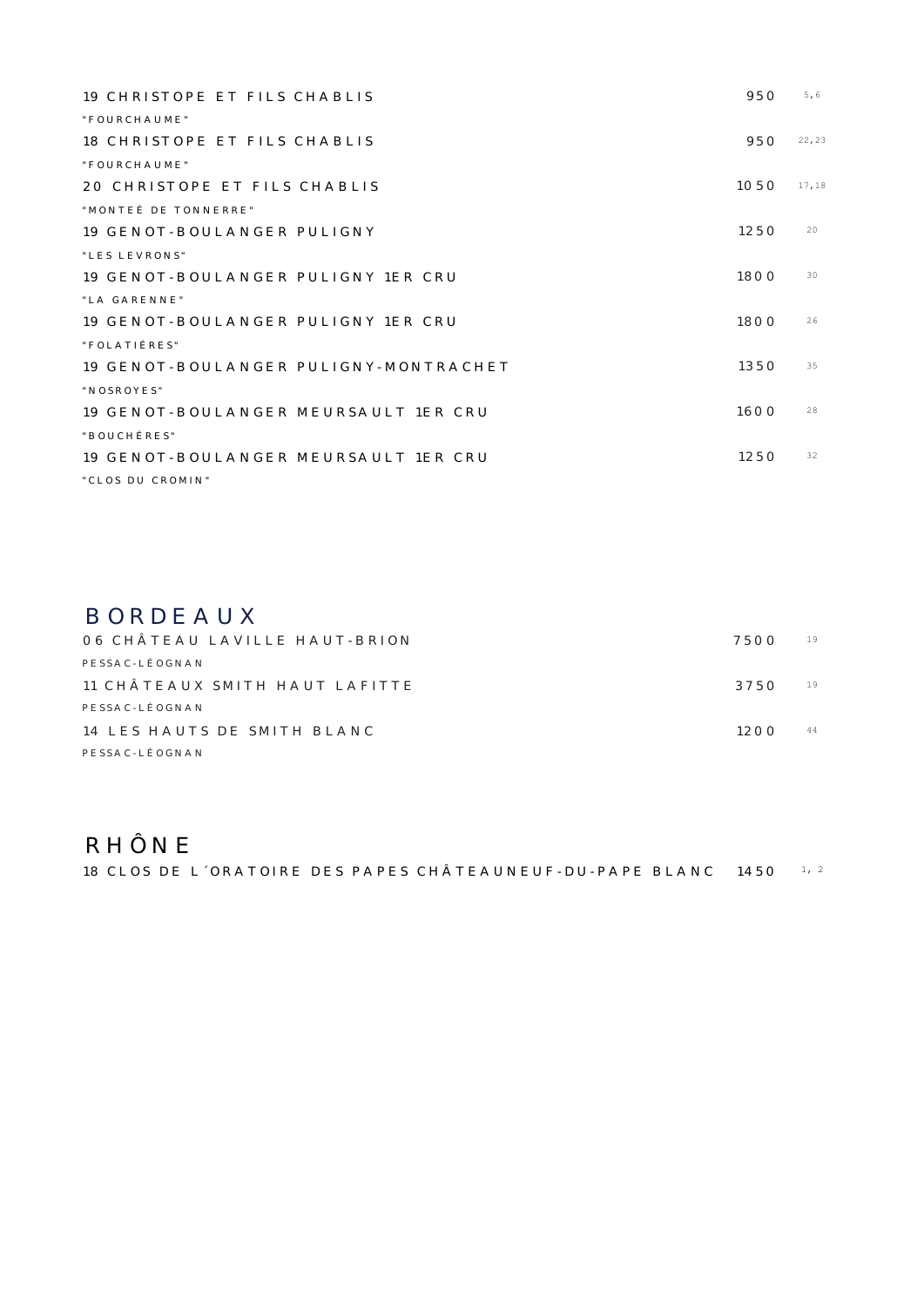| LOIRE                                                    |             |        |
|----------------------------------------------------------|-------------|--------|
| 17DOM. LA CROIXSTLAURENT, JOËL ETSYLVIE CIROTTE SANCERRE | 750         |        |
| 19. CHÁTEAU LA BIDIÉRE MUSCADET DE SÉVRE-ET-MAINE        | 500         |        |
| 16 LYDIE ET THIERRY CHANCELLE SAUMUR BLANC               | 800         | 24, 25 |
| 14 ARNAUD LAMBERT SAMUR<br>"CLOS DAVID"                  | <b>780</b>  | 3      |
| 18 ARNAUD LAMBERT SAMUR<br>"CLOS DE LA RUE"              | <b>950</b>  | 37     |
| 19 ARNAUD LAMBERT SAMUR<br>"CLOS DAVID"                  | 850         | H 209  |
| 17 THIBAUD BOUDIGNON<br>"ANJOU"                          | 720         | 4      |
| 18 THIBAUD BOUDIGNON ANJOU BLANC                         | 800         | 14     |
| 18 THIBAUD BOUDIGNON SAVENNIERES<br>"CLOS DE FRÈMINE"    | 1300        | 13     |
| 18 THIBAUD BOUDIGNON SAVENNIERES<br>"CLOS DE LA HUTTE"   | 1450        | 13     |
| 18 THIBAUD BOUDIGNON SAVENNIERES<br>"LA VIGNE CENDRÉE"   | 1300        | 9      |
| <b>20 THIBAUD BOUDIGNON</b><br>"ANJOU"                   | 850         | 3      |
| <b>20 THIBAUD BOUDIGNON</b><br>"CLOS FREMINE"            | <b>1400</b> | 31     |

### PINET

|  | 20 CAVE DE L'ORMARINE PICPOUL DE PINET CARTE NOIRE |  |  |  | 600 |
|--|----------------------------------------------------|--|--|--|-----|
|  |                                                    |  |  |  |     |

### LANGUEDOC

|  | 17 CAVE DE L'ORMARINE LE JARDIN DE LA MER |  |  |
|--|-------------------------------------------|--|--|
|  |                                           |  |  |

### ALSACE

|  |                                                  |  | 17 DOMAINE SAINT-RÉMY RIESLING GRAND CRU SCHLOSSBERG | റെ   |
|--|--------------------------------------------------|--|------------------------------------------------------|------|
|  |                                                  |  |                                                      |      |
|  | 18 MAISON KUENTZ-BAS LA 4ÉME TOUR PINOT GRIS EKO |  |                                                      | 700. |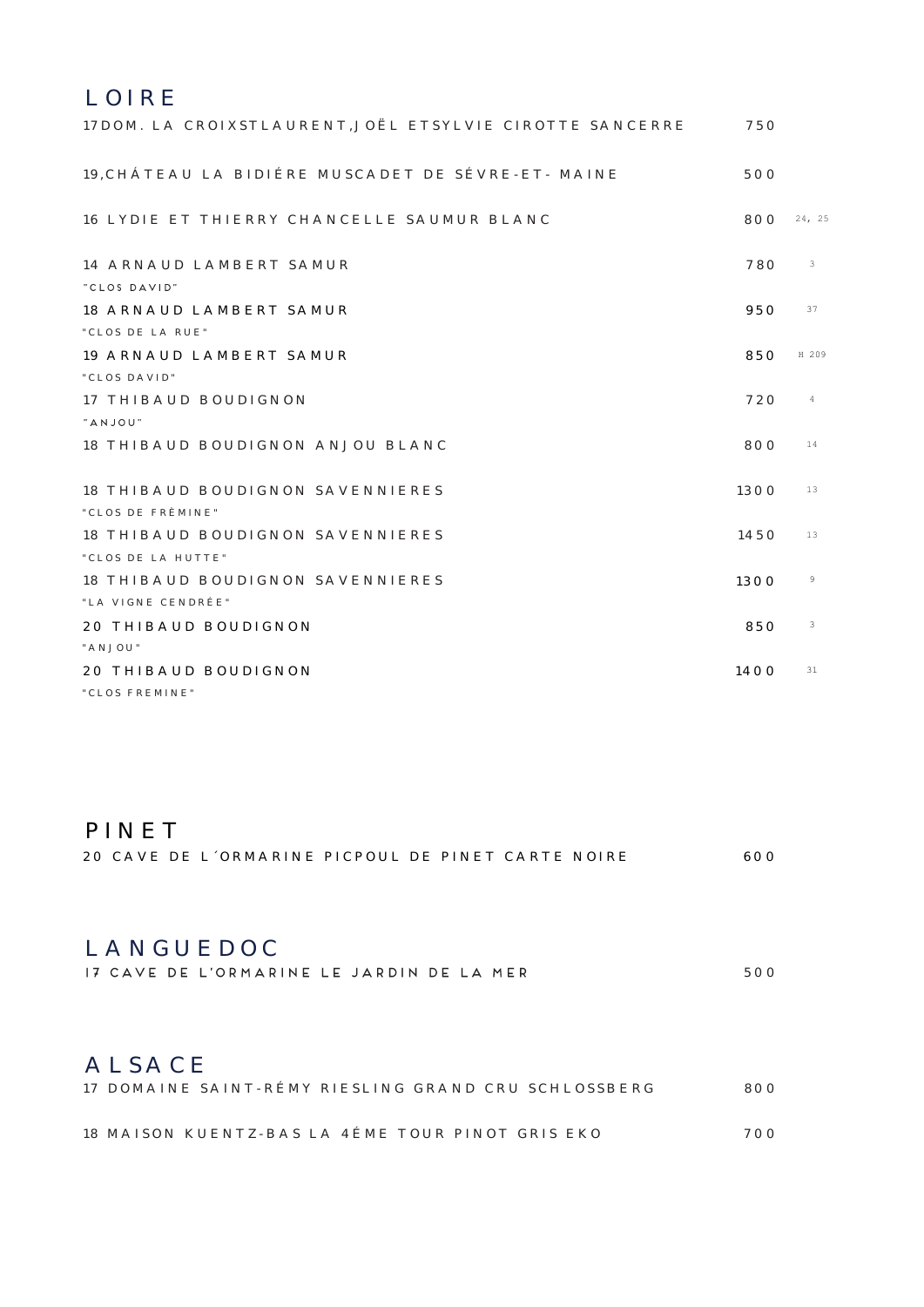### GERMANY

| 17 S.A. PRÜM RIESLING PRÜM BLUE MOSEL                          | 650         |    |
|----------------------------------------------------------------|-------------|----|
| 16 S.A. PRÜM RIESLING SOLITÄR <b>MAGNUM</b> MOSEL              | 990         | 49 |
| 15 REICHSGRAF VON KESSELSTATT RIESLING MOSEL                   | 850         | 29 |
| 17 GEORG BREUER RIESLING RHEINGAU                              | 1200        | 21 |
| "NONNENBERG"<br>17 GEORG BREUER RIESLING RHEINGAU              | <b>1100</b> | 34 |
| "BERG ROTTLAND"<br>17 GEORG BREUER RIESLING MAGNUMRHEINGAU     | 2200        | 49 |
| "BERG ROTTLAND"<br>17 GEORG BREUER RIESLING RHEINGAU           | 1350        | 33 |
| "BERG SCHLOSSBERG"<br>18 WITTMANN RIESLING TROCKEN RHEINHESSEN | 1450        | 44 |
| "MORSTEIN GG"<br>18 WITTMANN RIESLING TROCKEN RHEINHESSEN      | 650         | 26 |
| 18 WEINGTUT WITTMANN RIESLING TROCKEN                          | 760         | 8  |
| "WESTHOFENER"<br>20 OUARZIT RIESLING TROCKEN                   | 700         |    |
| "NAHE"                                                         |             |    |

### ITALY

| 15 MONTICINO ROSSO CODRONCHIO     | റെ |
|-----------------------------------|----|
| EMILIA ROMAGNA                    |    |
| 19 CRISTO DI CAMPOBELLO A LAUDARI | റെ |
| SICILIEN                          |    |

### AUSTRIA

18 GEYERHOF STOCKWERK GRÜNER VELTLINER 600 KREMSTAL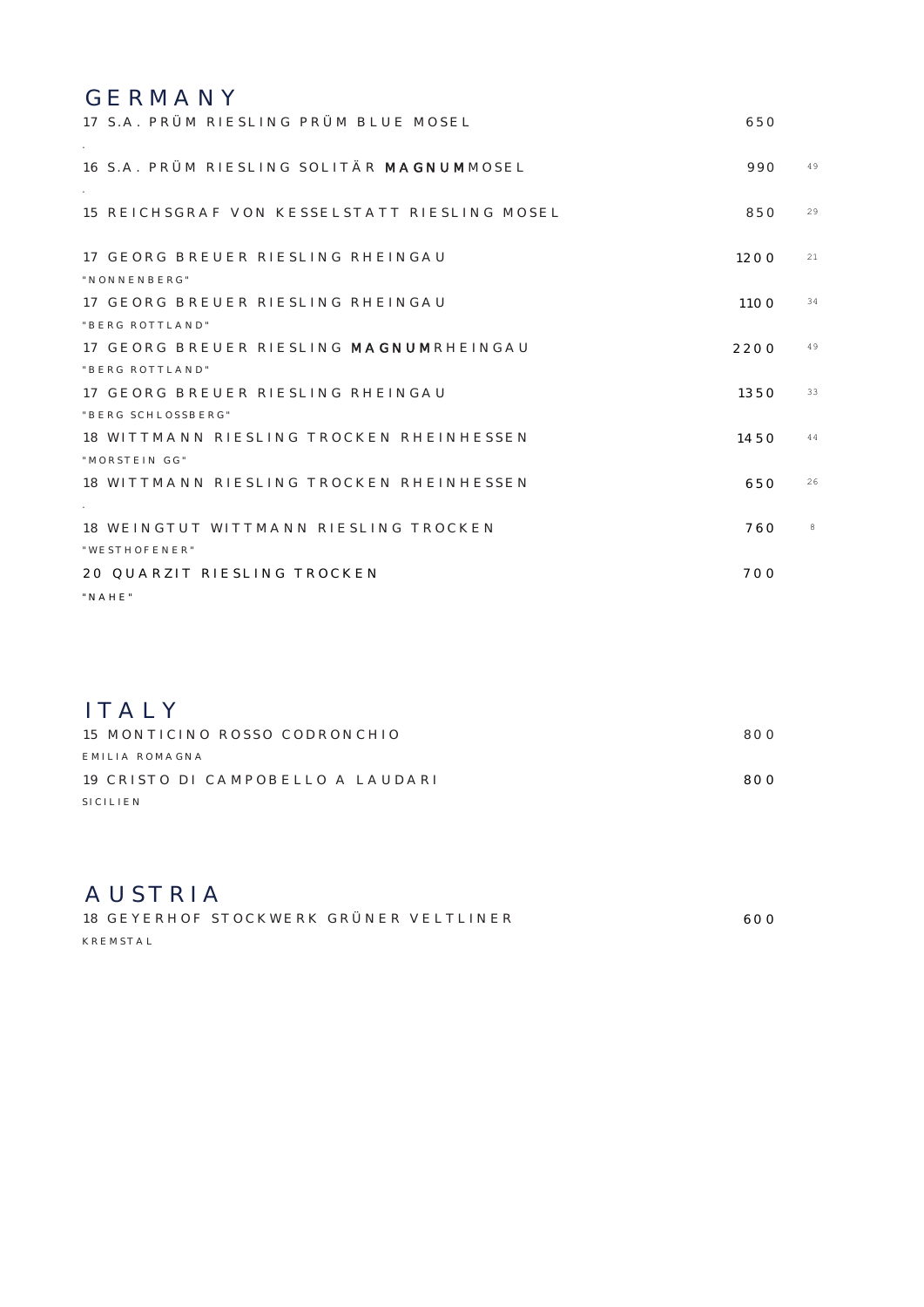#### USA

| 14 JOESPH PHELPS SAUVIGNON BLANC | 1200        | 41     |
|----------------------------------|-------------|--------|
| CALIFORNIA                       |             |        |
| 14 JOSEPH PHELPS CHARDONNAY      | 1200        | 39, 40 |
| CALIFORNIA                       |             |        |
| 14 DROUHIN OREGON ROSEROCK       | 1000        | 36     |
| <b>ORE GON</b>                   |             |        |
| 16 SANDHI SANTA BARBRA COUNTY    | 850         | 44     |
| CALIFORNIA                       |             |        |
| 16 SANDHI SANTA RITA HILLS       | <b>1100</b> | 46     |
| CALIFORNIA                       |             |        |
| 14 TYLER "W BLOCK"               | <b>1100</b> | 8      |
| <b>BIEN NACIDO</b>               |             |        |
| 15 TYLER "W BLOCK"               | 1050        | 8      |
| <b>BIEN NACIDO</b>               |             |        |
| 16 TYLER "W BLOCK"               | 1000        | 46     |
| <b>BIEN NACIDO</b>               |             |        |

### SOUTH AFRICA

| 12 KERSHAW CLONAL SELECTION ELGIN | 11ററ | 44 |
|-----------------------------------|------|----|
| FLGIN                             |      |    |
| 15 AVONDALE CHENIN BLANC ANIMA    | 750  |    |
| PAARL                             |      |    |

#### MONTENEGRO

19 LUCA PLANTAZE 1000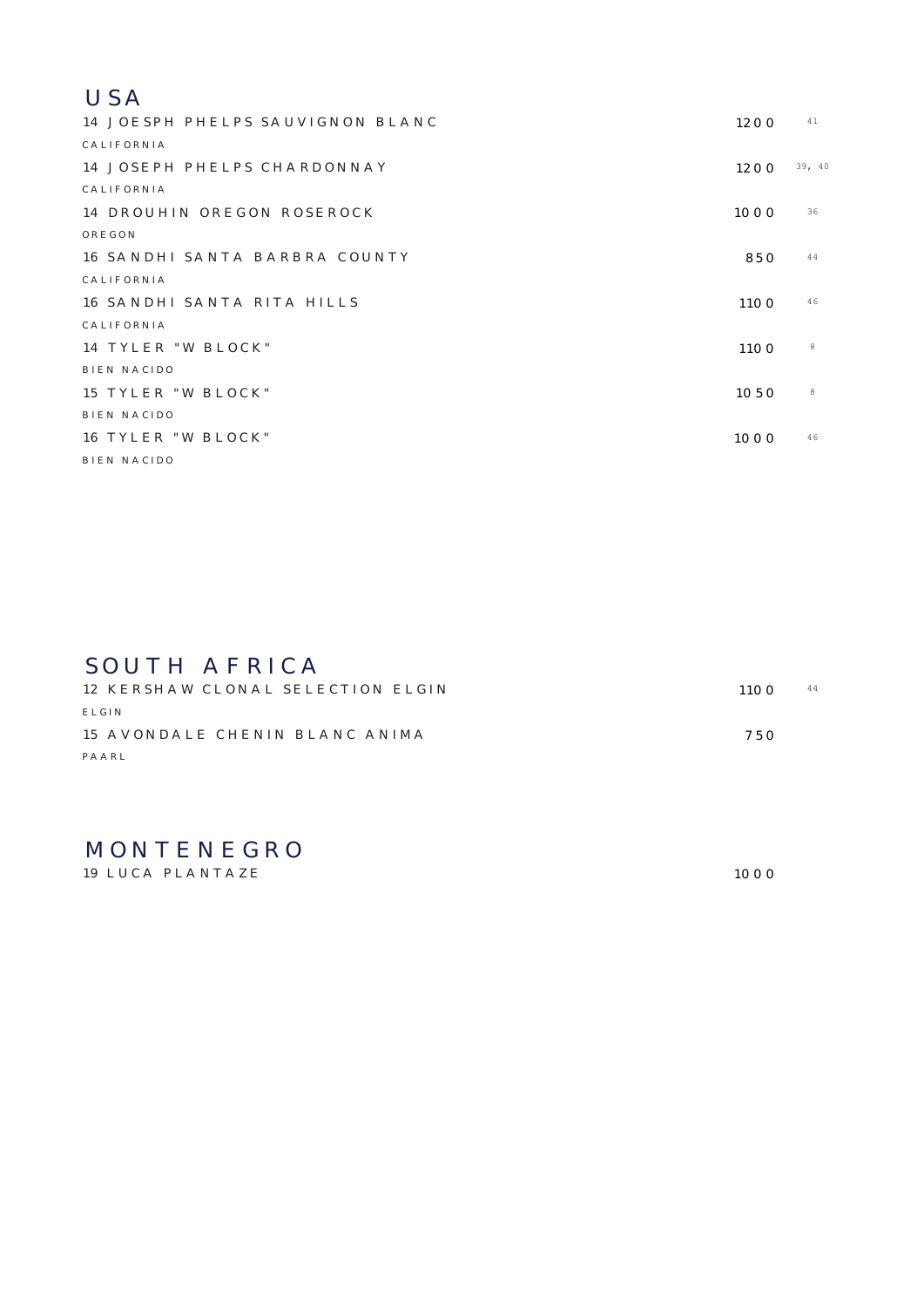### france BURGUNDY

| 09 JOSEPH DROUHIN MOREY ST. DENIS 1ER CRU                             | 2300        | 16              |
|-----------------------------------------------------------------------|-------------|-----------------|
| "CLOS SORBÉ"<br>09 JOSEPH DROUHIN BEAUNE 1ER CRU                      | 1900        | 17              |
| "CLOS DES MOUCHES"                                                    |             |                 |
| 11 JOSEPH DROUHIN POMMARD PREMIER CRU                                 | 1500        | 18              |
| "LES RUGIENS"                                                         |             |                 |
| 13 JOSEPH DROUHIN PREMIER CRU CHAMBOLLE                               | <b>1800</b> | 20              |
| 21 BEAUJOLAIS LES GRIOTTES                                            | 600         |                 |
| 15 LOUIS JADOT CÔTE DE NUITS-VILLAGES                                 | 95O         | 15              |
| "LE VAUCRAIN"                                                         |             |                 |
| 18 MAISON CHAMPY BOURGOGNE PINOT NOIR                                 | 1000        |                 |
| 15 MAISON CHAMPY POMMARD                                              | 1400        | 17              |
| 16 DOM. HENRI BOILLOT VOLNAY 1ER CRU                                  | <b>1950</b> | 20              |
| "LES CHEVRETS"                                                        |             |                 |
| 14 BENJAMIN LEROUX SAVIGNY-LES-BEAUNE 1ER CRU<br>"LES HAUTS JARRONS " | 95O         | 14              |
| 16 BENJAMIN LEROUX GEVREY-CHAMBERTIN                                  | 115O        | 12              |
|                                                                       |             |                 |
| 17 JEAN FOILLARD MORGON BEAUJOLAIS<br>"CÔTE DU PY"                    | 900         | 11              |
| 17 JEAN FOILLARD MORGON BEAUJOLAIS<br>"CUVÉE CORCELETTE"              | 85O         | $12$            |
| 16 JEAN FOILLARD MORGON BEAUJOLAIS                                    | 900         | 19              |
| "CUVÉE CORCELETTE"                                                    |             |                 |
| 18 DOM SYLVAIN CATHIARD VOSNE-ROMANÉE                                 | 2000        | $7\phantom{.0}$ |
| 17 DOM SYLVAIN CATHIARD VOSNE-ROMANEE                                 | 2100        | $10$            |
| 17 DOM SYLVAIN CATHIARD CHAMBOLLE-MUSIGNY                             | 2300        | 3               |
| "LES CLOS DE L'ORME"                                                  |             |                 |
| 19 JACQUES CACHEUX VOSNE-ROMANÉE                                      | 11OO        | 33              |
| 16 JACQUES CACHEUX VOSNE-ROMANÉE                                      | 1250        | 49              |
| "LES CHALANDINS"                                                      |             |                 |
| 19 JACOUES CACHEUX VOSNE-ROMANÉE<br>"LES CHALANDINS"                  | 1250        | 31              |
| 19 JACQUES CACHEUX VOSNE-ROMANÉE                                      | 1250        | 27              |
| "AUX GENAIVRIERES"                                                    |             |                 |
| 19 JACQUES CACHEUX VOSNE-ROMANÉE                                      | 1250        | 48              |
| "AUX ORMES"                                                           |             |                 |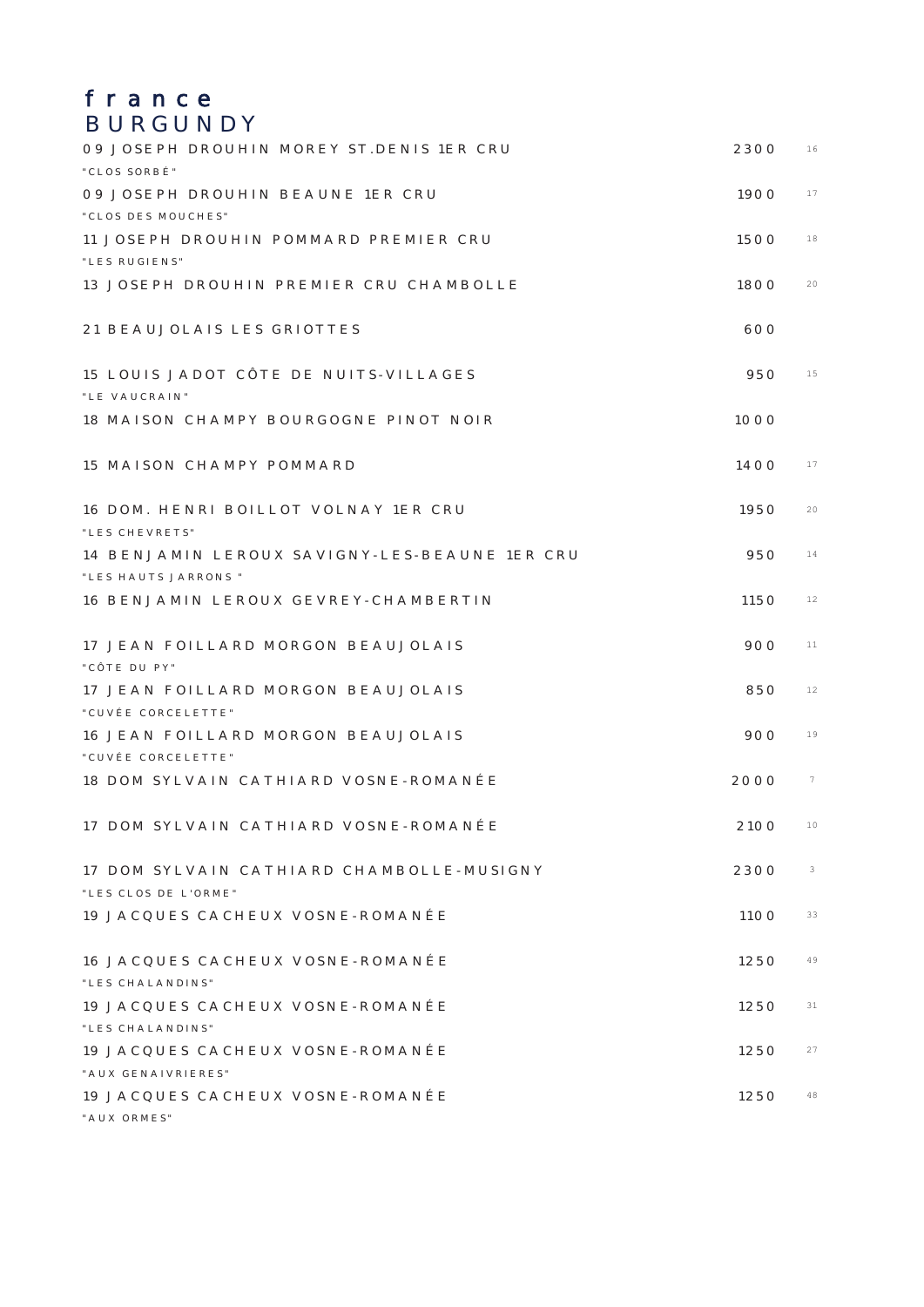| 19 JACOUES CACHEUX VOSNE-ROMANÉE              | 1250  | 44 |
|-----------------------------------------------|-------|----|
| "AUX RÉAS"                                    |       |    |
| 19 JACOUES CACHEUX VOSNE-ROMANÉE              | 1250  | 28 |
| "AUX RAVIOLLE"                                |       |    |
| 20 FREDERIC ESMONIN GEVREY-CHAMBERTIN         | 1000  | 5  |
| "CLOS PRIFUR"                                 |       |    |
| 20 FREDERIC ESMONIN GEVREY-CHAMBERTIN 1ER CRU | 1350. | 51 |
| "ESTOURNELLES-ST-JACQUES"                     |       |    |

### BORDEAUX

| O5 CHÂTEAU LA TOUR HAUT BRION                                            | 1850 | $\overline{4}$ |
|--------------------------------------------------------------------------|------|----------------|
| PESSAC-LEOGNAN                                                           |      |                |
| 06 CHÂTEAU MOUTON ROTHSCHILD                                             | 9000 | 4              |
| PAUILLAC                                                                 |      |                |
| 06 CHÂTEAU HAUT-BRION                                                    | 6000 | 8              |
| PESSAC-LÉOGNAN                                                           |      |                |
| 11 CHÂTEAU PICQUE CAILLOU                                                | 1200 | 8              |
| PESSAC-LEOGNAN                                                           |      |                |
| 98 CHÂTEAU CERTAN DE MAY                                                 | 1995 | 2              |
| POME ROL                                                                 |      |                |
| 95 CHÂTEAU GAZIN                                                         | 2900 | $\mathbf{1}$   |
| POME ROL                                                                 |      |                |
| 04 CHÂTEAU HOSANNA                                                       | 1825 | 3              |
| POME ROL                                                                 |      |                |
| 13 L'HOSPITALET DE GAZIN                                                 | 900  | 13             |
| POME ROL                                                                 |      |                |
| 09 CHÂTEAU BARRAIL DU BLANC ST.EMILION GRAND CRU                         | 1200 | 6              |
| POME ROL                                                                 |      |                |
| O5 CHÂTEAU GISCOURS MAGNUM                                               | 4000 | 26             |
| <b>MARGAUX</b>                                                           |      |                |
| 06 CHÂTEAU GISCOURS                                                      | 1550 | 5              |
| <b>MARGAUX</b>                                                           |      |                |
| II CHATEAU PATACHE D'AUX                                                 | 750  |                |
| MÉ DOC                                                                   |      |                |
| 14 CHÂTEAU PATACHE D'AUX                                                 | 750  |                |
| <b>MÉDOC</b>                                                             |      |                |
| 10 PICHON LONGUEVILLE COMTESSE DE LA LANDE, 2:E CRU<br>CLA SSÉ           | 3650 | $\overline{c}$ |
| PAUILLAC                                                                 |      |                |
| 03 CH. PICHONLONGUEVILLECOMTESSEDELALANDE, 2:E CRU                       | 3700 | 3              |
| <b>CLASSÉ</b>                                                            |      |                |
| PAUILLAC                                                                 |      |                |
| 96 CH. PICHONLONGUEVILLECOMTESSEDELALANDE, 2:E CRU<br>CLASSÉ<br>PAUILLAC | 4500 | 4              |
| 09 CHÂTEAU CHANTALOUETTE                                                 | 850  | 40             |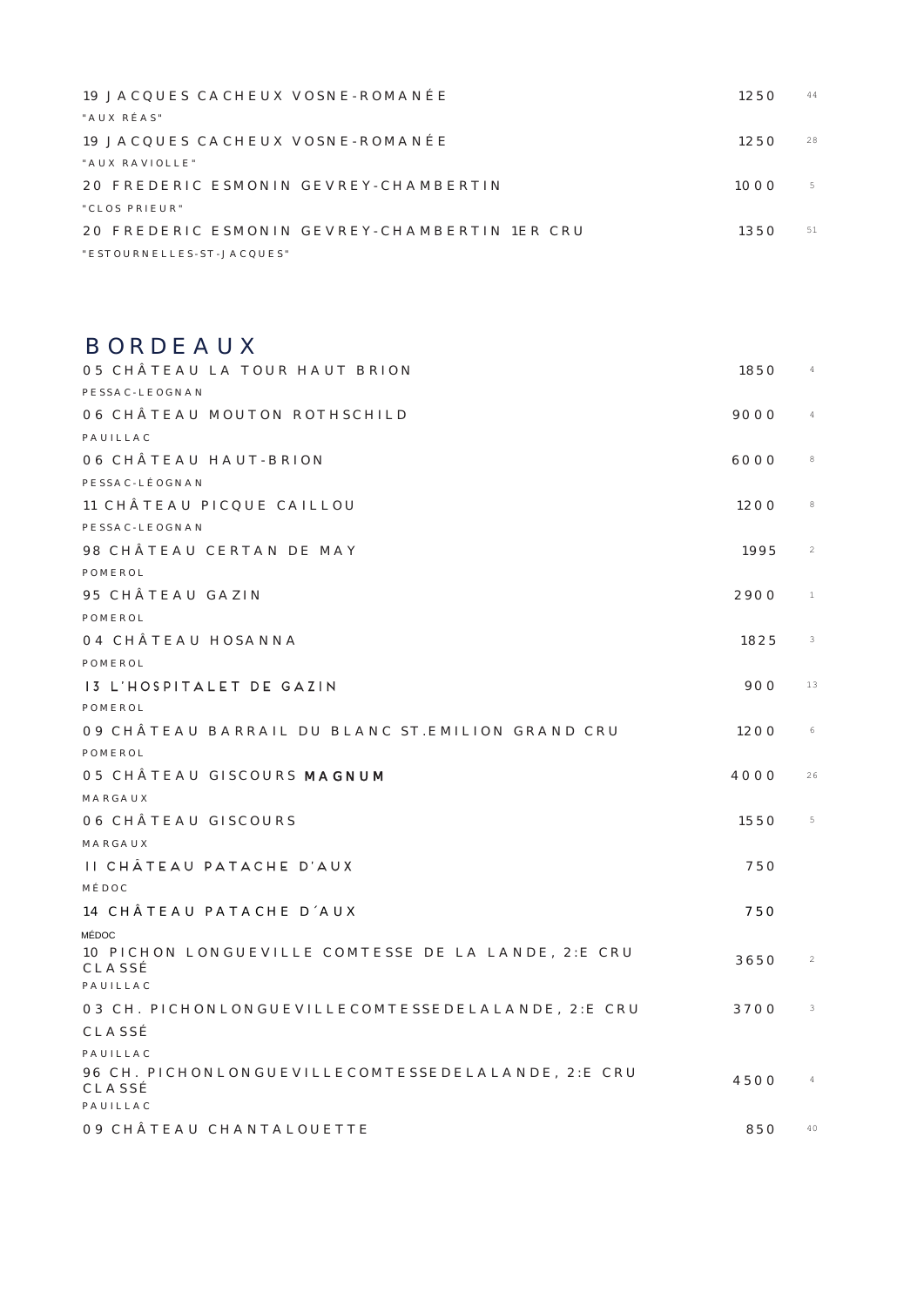## LOIRE

| 17 OLGA RAFFAULT "CHINON" | 600 | 34 |
|---------------------------|-----|----|
|                           |     |    |
| 15 OLGA RAFFAULT "CHINON" | 700 | 29 |
| "LES PEUILLES"            |     |    |
| 13 OLGA RAFFAULT "CHINON" | 700 | 32 |
| "LES PICASSES"            |     |    |
| 09 OLGA RAFFAULT          | 850 | 4  |
| "LES PICASSES"            |     |    |

## RHÔNE

| 16 CHATEAU MONT-REDON "CHATEAUNEUF-DU- PAPE"                           | 1000              |    |
|------------------------------------------------------------------------|-------------------|----|
| I3 CLOS DE L'ORATOIRE DES PAPES "CHÂTEAUNEUF-DU-PAPE"<br><b>MAGNUM</b> | 2000              | 25 |
| 13 MAISON NICOLAS PERRIN "ST:JOSEPH"                                   | 11 <sub>O</sub> O | 51 |
| 90 PAUL JABOULET AÎNÉ HERMITAGE<br>" LA CHAPELLE"                      | 12000             | 11 |
| 17 DOM A.CLAPE CORNAS                                                  | 2000              | 16 |
| 18 DOM A CLAPE CORNAS                                                  | 2000              | 13 |
| 18 CÔTES DU RHÔNE GENTILHOMME                                          | 500               |    |

### SOUTHWEST FRANCE

| 11 CHÂTEAU DE GAUDOU CAHORS         | 900- | 30 |
|-------------------------------------|------|----|
|                                     |      |    |
| 12 DOMAINE DE MÉRIGUET GRAND CAHORS | 600  | 35 |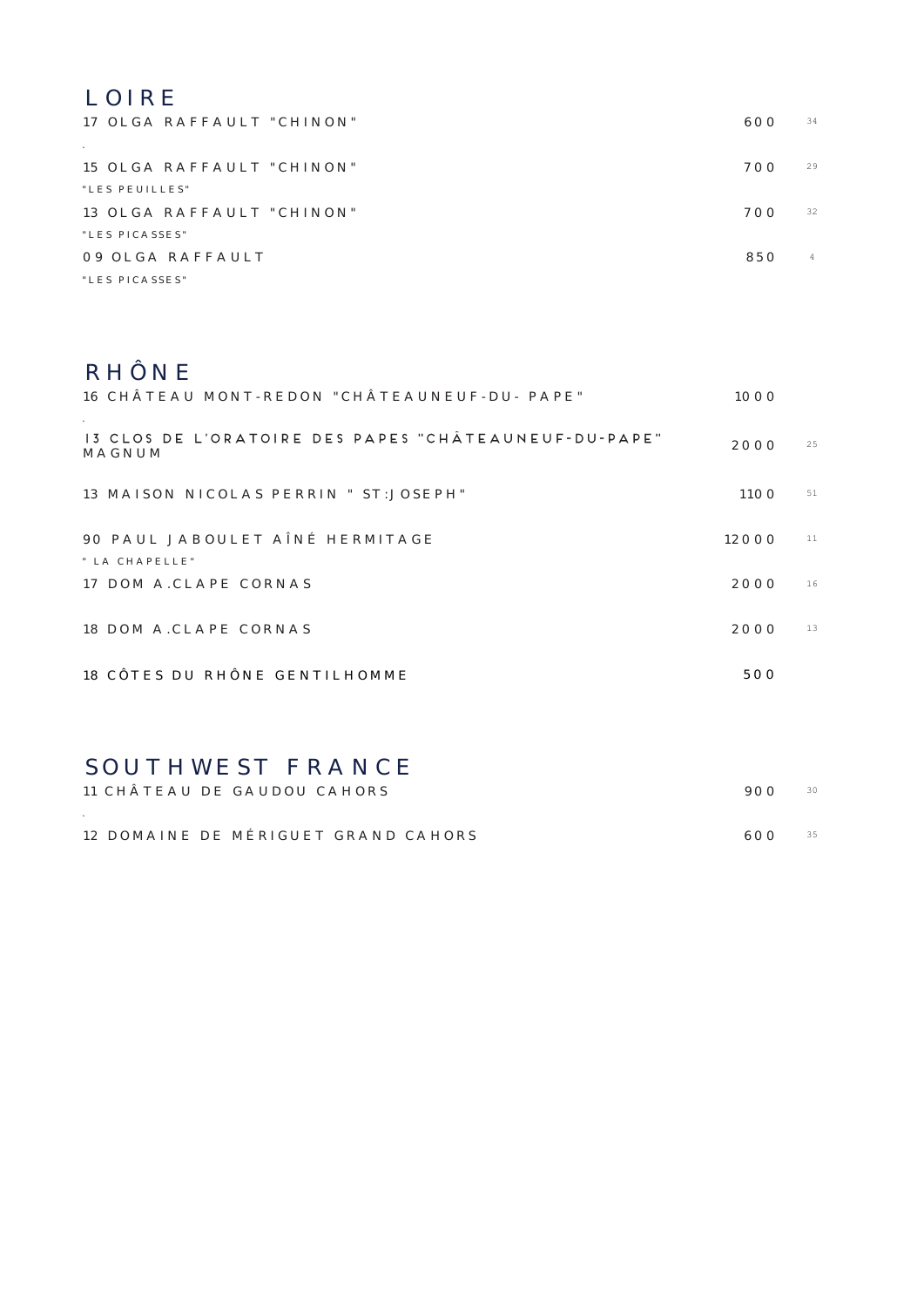### ITALY PIEDMONT

| 16 MAURO SEBASTE NEBBIOLO D'ALBA                  | 800         |    |
|---------------------------------------------------|-------------|----|
| 14 MARIO GAGLIASSO BAROLO ROCCHE DELL'ANNUNZIATA  | <b>1100</b> | 13 |
| 15 ODDERO BAROLO                                  | 1800        | 15 |
| "BRUNATE"                                         |             |    |
| 13 CORDERO DI MONTEZEMOLO BAROLO                  | 1450        | 45 |
| "BRICCO GATTERA"                                  |             |    |
| 14 CORDERO DI MONTEZEMOLO BAROLO                  | 1250        | 8  |
| "MONFALLETTO"                                     |             |    |
| 15 CORDERO DI MONTEZEMOLO BAROLO                  | <b>1150</b> | 14 |
| "MONFALLFTTO"                                     |             |    |
| 15 FRATELLI BROVIA BAROLO                         | 950         | 43 |
|                                                   |             |    |
| 15 FRATELLI BROVIA BAROLO                         | 1500        | 54 |
| "VILLERO"                                         |             |    |
| 14 FRATELLI BROVIA BAROLO                         | 1650        | 50 |
| "UNIO"                                            |             |    |
| 19 CASTELLO DI NEIVE BARBERA D'ALBA DOC SUPERIORE | 950         |    |

#### **TUSCANY**

| 18 MARCHESI DE FRESCOBALDI                                                   | 800         |                 |
|------------------------------------------------------------------------------|-------------|-----------------|
| 10 CASTELGIOCONDO "BRUNELLO DI MONTALCINO"                                   | 1600        | 46              |
| I2CIACCI PICCLOMINI D'ARAGONA "BRUNELLODI MONTALCINO"                        | 1050        | 18              |
| 13 GAJA BRUNELLO DI MONTALCINO<br>"SUGARILLE"                                | 1800        | 14              |
| 13 MARCHESI DE'FRESCOBALDI DI CASTELLODI NIPOZZANO<br>CHIANTI RISERVA MAGNUM | 1200        | 23              |
| 13 ACCIAIOLO                                                                 | <b>1100</b> | 47              |
| 17 TENUTA SAN GUIDO<br>"LE DIFESE"                                           | 670         | 39              |
| 17 TENUTA SAN GUIDO<br>"GUIDOALBERTO"                                        | 950         | 41              |
| 13 ELISEO GUALDO DEL RE                                                      | 750         | 103             |
| 16 BRANCAIA CHIANTI CLASSICO RISERVA                                         | 800         | $7\overline{ }$ |
| 18 BRANCAIA NO.2                                                             | 700         | 9, 10           |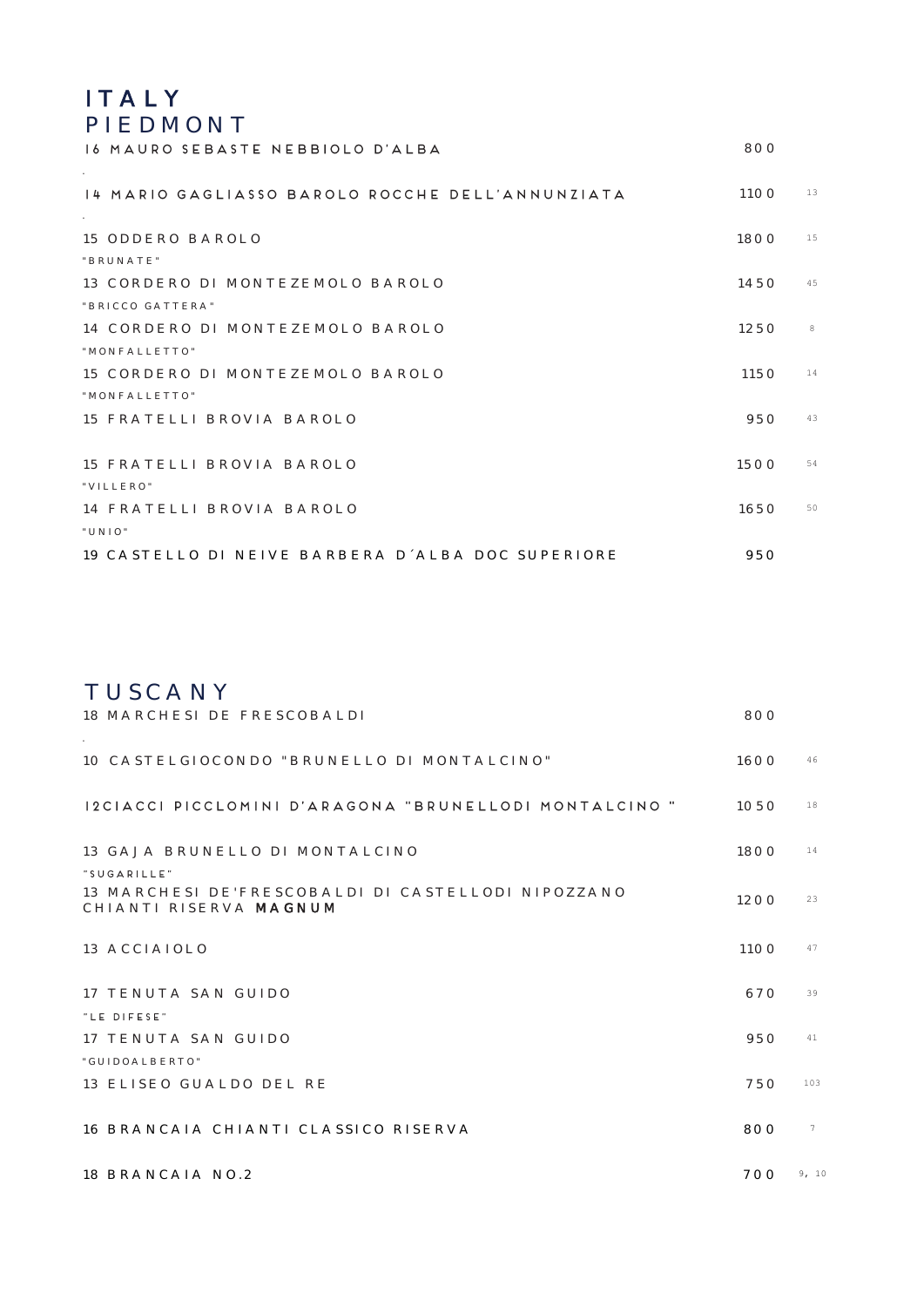#### VENETO

| 18 MONTE DELFRÁ RIPASSO CLASSICOSUPERIORE VALPOLICELLA | 700- |
|--------------------------------------------------------|------|
|                                                        |      |
|                                                        |      |

16 SECONDOMARCORIPASSO CLASSICOSUPERIORE VALPOLICELLA 750

### SPAIN

| 18 LEGARIS CRIANZA RIBERA DEL DUERO           | 800  |    |
|-----------------------------------------------|------|----|
| CASTILLA Y LEÓN                               |      |    |
| O7 COSTERS DEL SIURANA PRIORAT MISERERE       | 1900 | 37 |
| CATALONIA                                     |      |    |
| O7 COSTERS DEL SIURANA PRIORAT CLOS DE L'OBAC | 1900 | 36 |
| CATALONIA                                     |      |    |
| 15 PEÑA ALDERA                                | 800  | 38 |
|                                               |      |    |
| 06 GRAN CLOS PIRORAT "CARTUS"                 | 1650 |    |

### AUSTRALIA

| 19 MCPHERSON WINES SHIRAZ VICTORIA | 500. |
|------------------------------------|------|
| " DON'T TELL GARY"                 |      |

### CHILE

| 11 VIÑA CONO SUR CABERNET SAUVIGNON | 1700 |
|-------------------------------------|------|
| "SILENCIO"                          |      |

### MONTENEGRO

17 VLADIKA PLANTAZE 1000